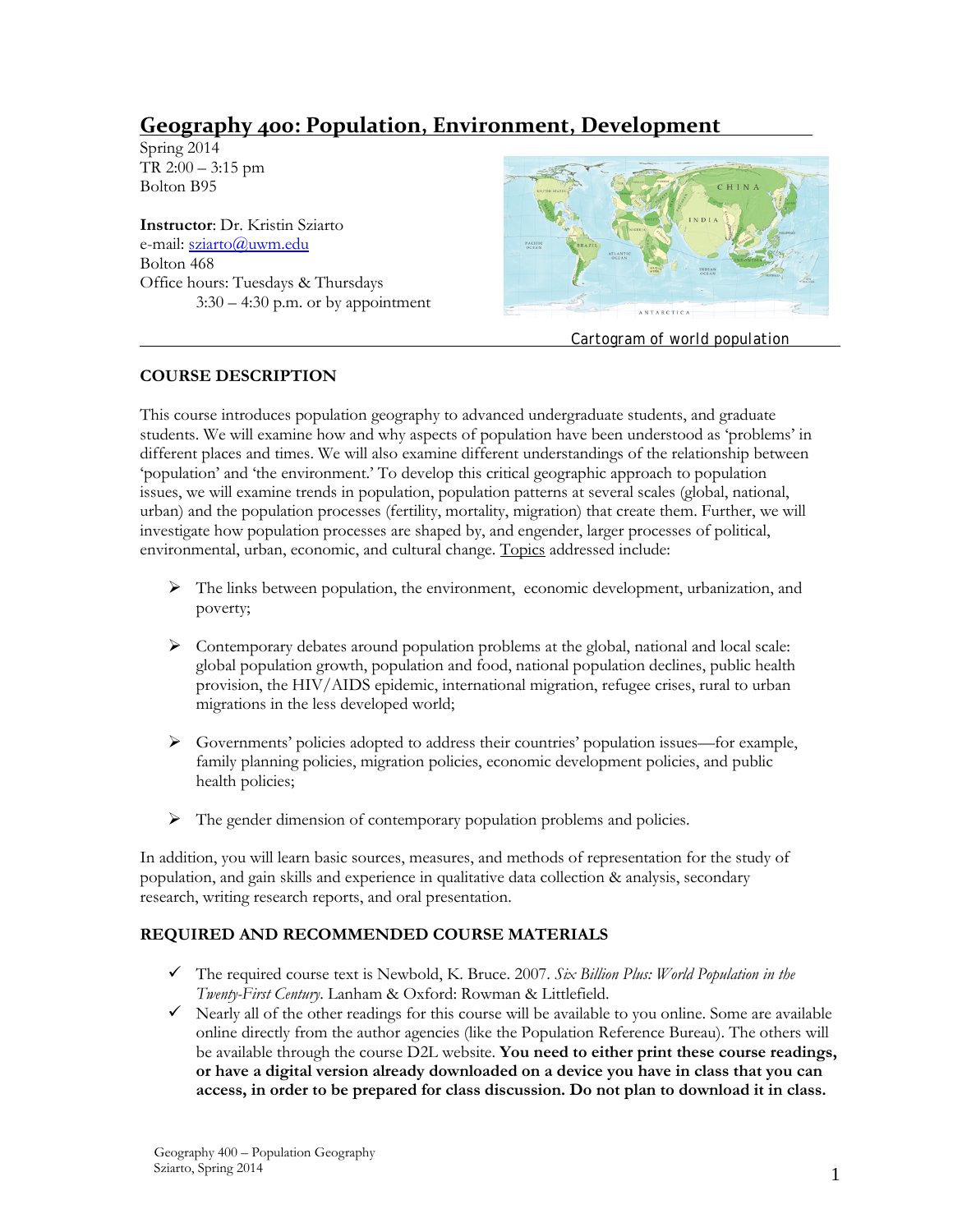## **COURSE PREREQUISITES**

Undergraduates wishing to take Geog 400 must have junior or senior standing, and have taken GEOG 105, 110, 114, and/or 215. There are no prerequisites for graduate students.

# **LEARNING OBJECTIVES**

This is a social science course, designed to prepare you to do research on population issues, whether as practitioners working in government agencies, non-profit organizations, or news media; or as academics. This course will, therefore, also equip you with the critical tools to evaluate assumptions about population that inform current debates about national issues, such as immigration or education funding, and reporting of news events from around the world. By the end of this course, you will be able to:

- $\triangleright$  Utilize the basic quantitative, qualitative, and graphic tools of population geographers.
- $\triangleright$  Gather up-to-date scholarly research on a population issue.
- $\triangleright$  Explain the arguments and assumptions of dominant theories of population change.
- $\triangleright$  Compare, contrast, and evaluate the soundness and applicability of these theories.
- Recognize and critique these theories when they appear in popular media.
- $\triangleright$  Apply some of these tools and theories to the analysis of a population issue.

# **COURSE PARTICIPATION AND ASSIGNMENTS**

To accomplish the above objectives, we will engage in participatory learning, data analysis, and intensive writing.

**Participatory learning** emphasizes students' responsibility for learning the material, and provides structured opportunities for class discussion and debate. This course uses participatory learning strategies both to develop skills of critical reasoning, and to make the classroom itself a laboratory for critical debate. The core principle of participatory learning follows that of participatory politics: learn by doing. Throughout this term, you will work collaboratively with me and your fellow students to maximize your own and each others' learning. The strategies we will use to achieve this principle include: lecturediscussion format with reading questions distributed in advance so that students will know what to expect; structured small group interaction; peer research teams; peer evaluation of writing; individual research presentations, also with peer evaluation.

**Data analysis** involves relating information, gathered by various means, to social theory—in this class, for example, theories of population. In class you will have the opportunity to work with quantitative data (census data, for example) and qualitative data (e.g. data from fieldwork), and learn to evaluate the reliability of data sources. Through a research project you will learn to collect data relevant to a topic, analyze, and report your findings.

**Writing intensive** teaching emphasizes developing your ability to think critically through the practice of writing. For this course, that means that mid-semester and final exams will test your understanding of key issues in population, and that you will need to master sufficient content to make coherent arguments. There will be several types of writing assignment: discussion preparation briefs, a short research paper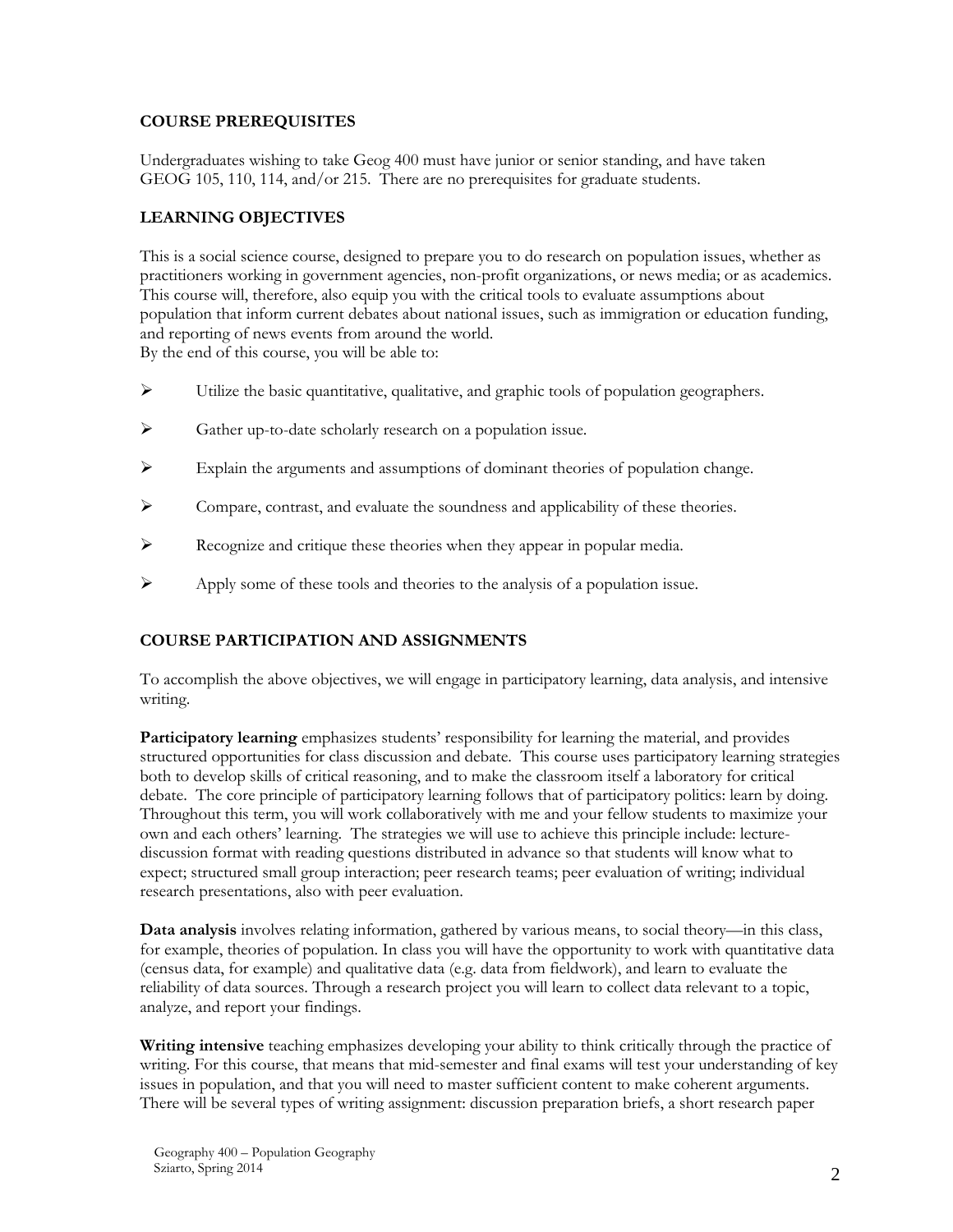(country study), and a presentation script. Writing assignments will be frequent, sequenced to build skills of comprehension, interpretation and argumentation; your ongoing participation (rather than last-minute cramming) will be necessary to do well in this class. Revision and possibly peer review will be a component of the country study. The UWM Writing Center provides assistance with writing at all levels: see [http://www.uwm.edu/Dept/English/wcenter/.](http://www.uwm.edu/Dept/English/wcenter/)

#### **ASSIGNMENTS AND GRADING BASIS**

#### **Undergraduates: Your grade will be determined based on the following assignments:**

1) Participation: 10% of your grade

Participation includes asking and answering questions in class, responding to your classmates' comments, and taking an active role in all aspects of the course. Attendance is a component of participation (if you are not in class, you are not participating).

2) Discussion preparation briefs: 10% of your grade

You will be required to prepare TWO outlines of assigned scholarly articles with questions for discussion during the semester. **You must submit your discussion briefs to the Dropbox by 11 am on the day of the class session in which the article is to be discussed.** Earlier is great; later will not be accepted. Your discussion questions—along with those of your classmates—will then provide the part of the basis for our class discussion. You will receive your assignments, along with further instructions for preparing the outlines and discussion questions, in the second week of class.

3) Country study: 30% of your grade

All undergraduate students will develop, write and present a 'country study': a research paper analyzing the population issues of one country. This research paper will be submitted incrementally: There will be sections on fertility, mortality, and migration. In each of these sections, depending on the country, you may need to address related topics such as economic development, environmental security, and/or citizenship laws. The pieces of the country study will be submitted throughout the semester. You will present highlights of your country study in class near the end of the course.

- 4) Mid-term and final exams: 50% of your grade. Please see the schedule for exam dates.
- 5) Online quizzes: extra credit (value TBA)

You may find it useful to review the course material through quizzes that will be posted on the course D2L site. These will be for extra credit. There will be approximately 7 online quizzes.

#### **Summary of grading basis for undergraduates:**

| Participation:     | $10\%$  |
|--------------------|---------|
| Discussion briefs: | $10\%$  |
| Country study      | 30%     |
| Exams              |         |
| One midterm exam:  | $25\%$  |
| Final exam:        | 25%     |
|                    | $100\%$ |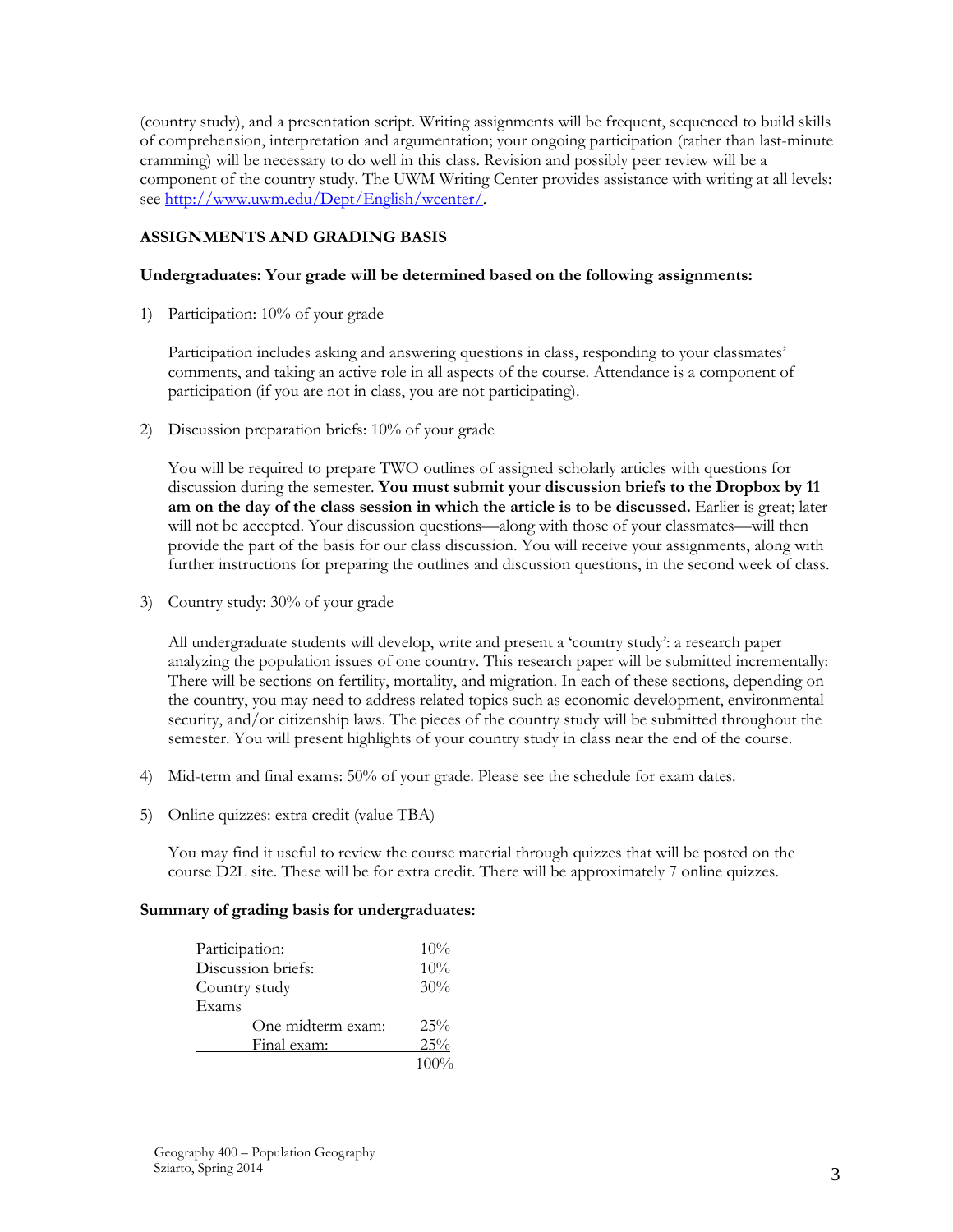#### **Graduate students: Your grade will be determined based on the following assignments:**

- 1) Participation: 10% of your grade. See the description for undergraduates (though I expect graduate quality).
- 2) Discussion briefs: 10% of your grade.
- 3) Mid-term and final exams: 30% of your grade. Please see the schedule for exam dates.
- 4) Online quizzes: extra credit (value TBA)

You may find it useful to review the course material through quizzes that will be posted on the course D2L site. These will be for extra credit. There will be approximately 7 online quizzes.

5) Research paper: 40% of your grade

Graduate students should prepare research papers that both address population issues, and advance the students' own research. Students should meet with the instructor to discuss their proposed topic, and should plan to produce a 20-25 page paper.

- Proposal due to Professor Sziarto by midnight on Friday, February 9th
- Zero draft due to Professor Sziarto by midnight on Friday, April 18th
- $\triangleright$  Presentation in class (dates tba)
- $\triangleright$  Final draft due to Professor Sziarto by midnight Monday, May 12<sup>th</sup>
- 6) OPTIONAL Book review: 20% of your grade

In place of the midterm exam, you may choose to write a review of a recently published book on some topic in population studies. You should choose a book on some aspect of population relevant to your research interests. Ideally, this book will be listed by a scholarly journal as needing to be reviewed. You will prepare a review of the book according to that journal's guidelines. This assignment will yield a potentially publishable piece of writing. You should submit **your idea(s) for a**  book to review (and for which journal) by e-mail by midnight Friday, February 9th. *The book* review is due via e-mail by midnight (date tba)*.* 

#### **Summary of grading basis for graduate students:**

| Participation:         | 10%     |
|------------------------|---------|
| Discussion briefs:     | 10%     |
| Research project/paper | 50%     |
| Exams                  |         |
| Midterm exam or        |         |
| book review:           | 15%     |
| Final exam:            | 15%     |
|                        | $100\%$ |

#### **Grading Policy**

See the following site for UWM policy on grades and grading: <http://www4.uwm.edu/secu/docs/other/S29.htm>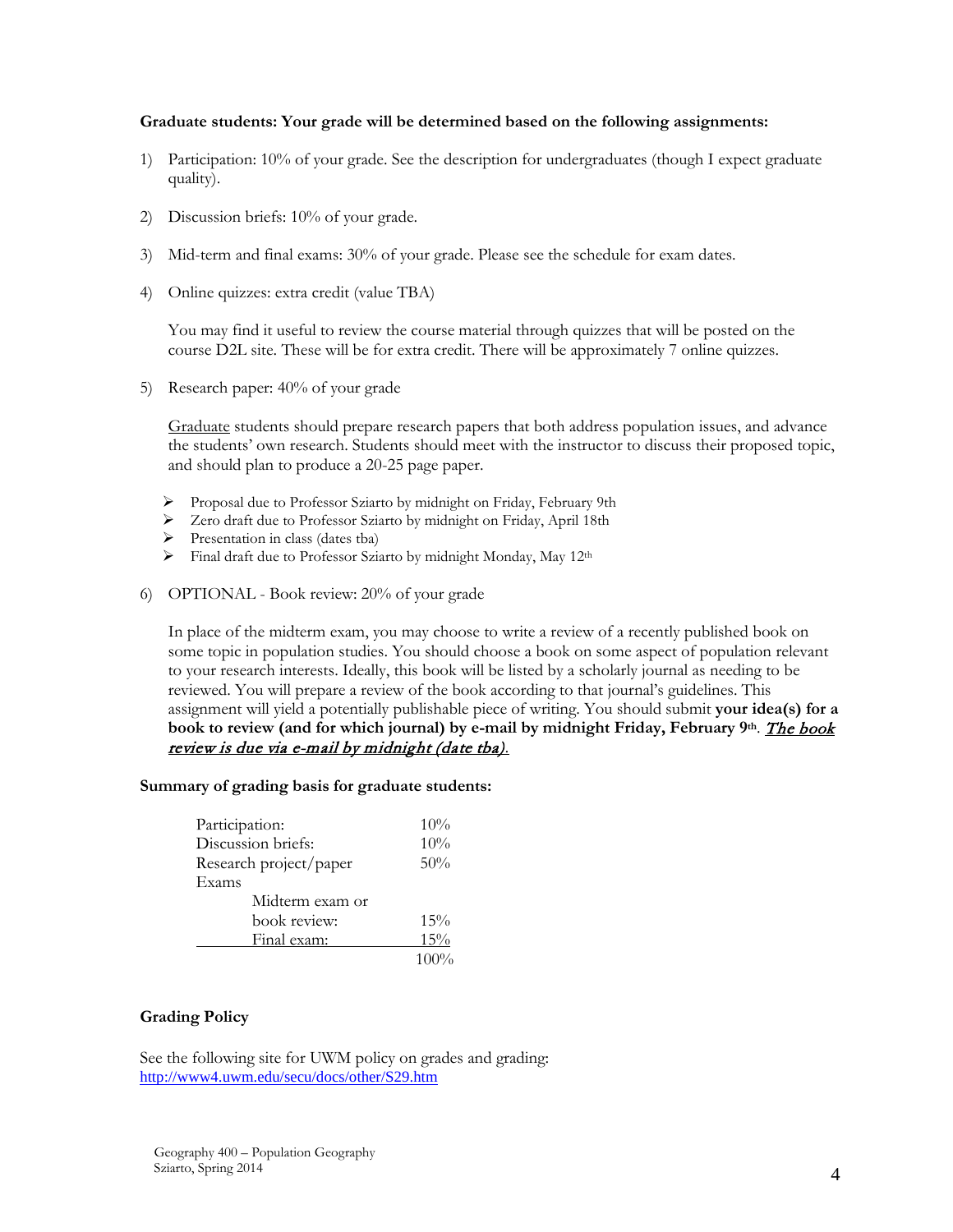## Guide to grades

| 93-100% |    | 80-82% | в- | 66-69% | $D+$ |
|---------|----|--------|----|--------|------|
| 90-92%  | А- | 76-79% |    | 63-65% |      |
| 86-89%  | B+ | 73-75% |    | 60-62% | D-   |
| 83-85%  |    | 70-72% |    | 0-59%  | F    |

## Work load

This is a 3-credit course. I expect you to work about 2-3 hours outside of class for every hour in class. Since we will spend 2 ½ hours in class each week (with a few exceptions), you can expect to spend approximately 5-8 hours each week preparing for class or working on assignments.

# Attendance policy

Attendance and participation are of paramount importance in this class. You are permitted to miss three classes without an excuse. For each unexcused absence over three, your final grade for participation (see above) will be reduced by five points. Excused absences are limited to family and medical emergencies. If you are more than 15 minutes late for a class, or if you leave more than 15 minutes early, you will be counted as absent.

# Penalties for late work

To be fair to students in the course who turn their work in on time, *unless a documented medical or personal emergency arises, any work turned in late will be penalized 10% of your grade the first day it is late (from 0-24 hours of the due time/day), and an additional 10% for each 24-hour period thereafter.* Please see me immediately if you know you will have a problem turning your work in on time.

## Make-up assignments

Again in the interest of fairness to all students, you may not reschedule assignment due dates or retake exams unless a *documented* medical or personal emergency arises. In the event that you must be absent on the day your assignment is due, you must contact me immediately to reschedule a make-up date.

## Classroom conduct

- $\triangleright$  In this class, we must work together to create a positive learning environment, and I expect you to *respect the rights of other students to learn*.
- $\triangleright$  Please come to class on time and stay until the end. If you must come in late or leave early, please avoid distracting other students or disrupting the lecture or discussion.
- $\triangleright$  Please respect me and your fellow students when we are speaking by not engaging in side conversations with your classmates.
- **Please turn off your cell phone** when you come to class. If you must leave it on for some reason (e.g., in case of family emergency), please set it to "silent" and sit near an exit.
- $\triangleright$  You may use laptops, PDAs, or other electronic devices in class only to record lecture notes, complete class-related activities, or refer to digital copies of course texts or notes. Please do not use such devices for e-mail, messaging, web-surfing, gaming, or other activities during class.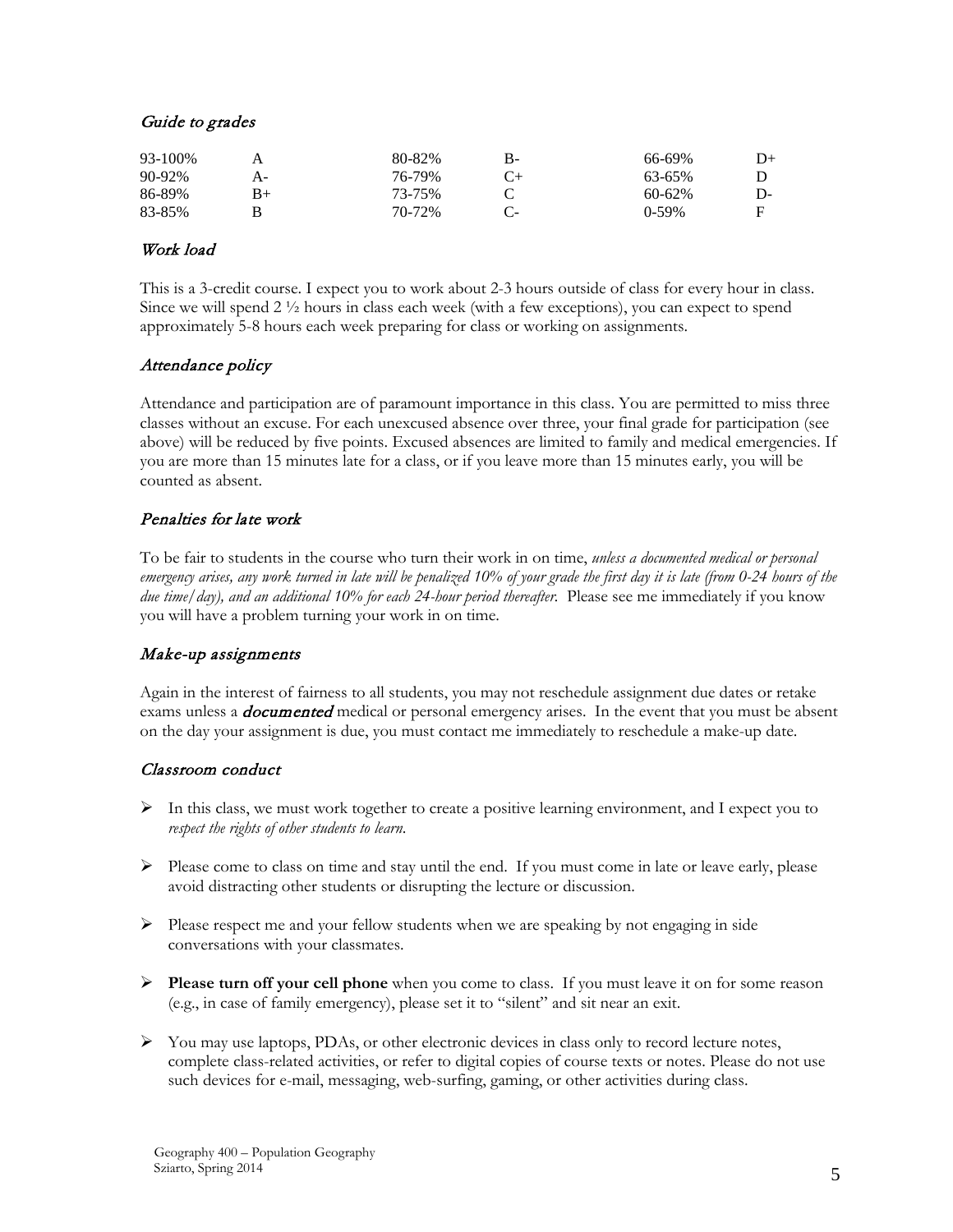- $\triangleright$  At times we will discuss controversial issues in this course, and students in the class will not always be on the same side. Your task is not to "win" debates, and it is certainly not to dismiss some points of view, perspectives, or experiences as incorrect or irrelevant without considering them carefully and critically. On the contrary, you should seek to develop an understanding of the different positions in debates about population issues—including positions that differ from your own—and to challenge your own preconceptions.
- $\triangleright$  Even if you disagree with points of view expressed by me or your fellow students, as citizens of this class you are responsible for considering different points of view respectfully. I will do the same.

# Academic integrity

In this course, you will be doing research and presenting your findings (orally and in writing). You will to some extent rely on the previously published work of others, and their work should be properly attributed. Failing to properly cite and/or mark quotations of other's work is considered plagiarism, and is a violation of academic integrity. If you have questions about how to attribute others' work, please talk with me. For the UWM policy, see

[http://www4.uwm.edu/acad\\_aff/policy/academicmisconduct.cfm.](http://www4.uwm.edu/acad_aff/policy/academicmisconduct.cfm)

# Changes to the syllabus or course schedule

In the event of disruption of normal classroom activities due to severe weather events, a flu pandemic, or other large-scale phenomena, the schedule or format for this course may be changed. In that event, we will provide you with a revised syllabus that will replace this version.

# Some important administrative dates in Spring semester 2014

| <b>February 3</b>  | Last day to add full semester courses or change sections.   |
|--------------------|-------------------------------------------------------------|
| <b>February</b> 17 | Last day to drop full semester courses without W on record. |
| March 14           | Last day to drop or withdraw from full-term courses.        |

## Other concerns

For the University of Wisconsin-Milwaukee's official policies on disabilities, religious observances, active military duty, incompletes, discriminatory conduct, academic misconduct, complaint procedures, and grade appeal procedures, please see the following web site: [http://www.uwm.edu/Dept/SecU/SyllabusLinks.pdf.](http://www.uwm.edu/Dept/SecU/SyllabusLinks.pdf)

## **QUESTIONS?**

If you have questions or concerns about the class, please do not hesitate to contact me. I am available during my office hours, by e-mail, or by appointment.

--*Dr. Kristin Sziarto*